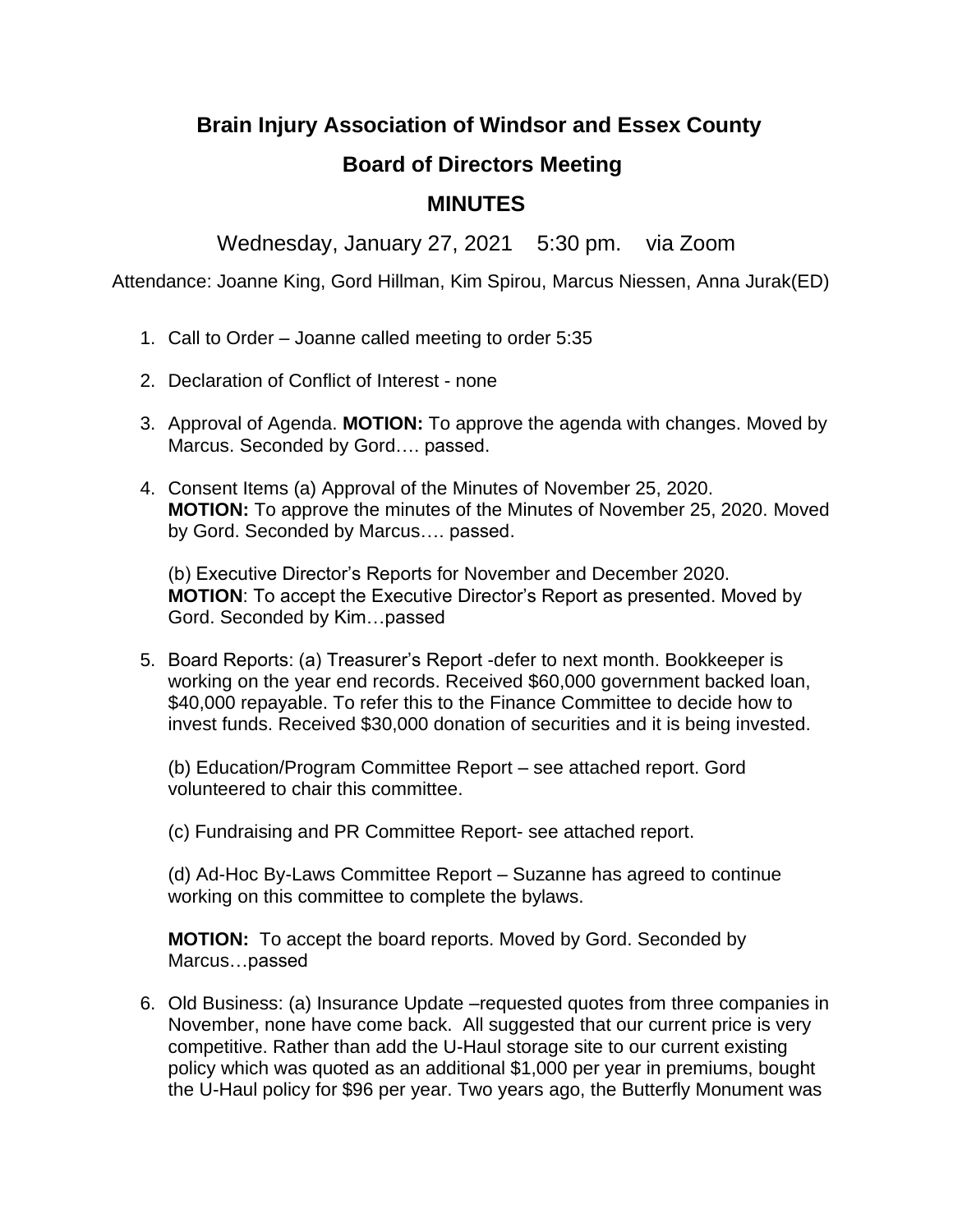added to the policy by the Board's order, for a premium of over \$600 per year. Anna contacted the City of Windsor and spoke with the Risk and Insurance Department to research liability for the monument. The monument was donated to the City of Windsor in 2014 and now BIAWE has a copy of the signed agreement. Further legal research is required to determine if BIAWE has any liability at all and what it is. If it is determined there is none the coverage on the monument will be cancelled.

(b) Betty Penny for Board Member – She currently sits on the Finance Committee and is willing to serve as the Treasure for the board. **MOTION:** To approve Betty Penny as a Board Member in the Treasurer position. Moved by Marcus. Seconded by Gord…passed.

(c) Board Applications – Gord and Joanne interviewed several applicants via zoom. Recommended to board positions are: Ian MacIsaac, Rachel Olsen, Meghan Fyall, Tala Bitar, and Janet Magrum. **MOTION:** To approve the slate of new board members. Moved by Kim. Seconded by Marcus. …passed.

Rachel has agreed to be the Board Secretary. Joanne and Anna will coordinate the orientation for the new board members.

(d) **MOTION:** To accept Suzanne's resignation with regret. Moved by Marcus. Seconded by Gord…passed.

7. New Business: (a) Policy – Code of Conduct **MOTION:** To approve the Code of Conduct for Virtual Meetings. Moved by Gord. Seconded by Marcus…passed.

**MOTION**: To approve the Covid Screening and In-home Precautions Policy. Moved by Marcus. Seconded by Gord…passed

(b) Cybersecurity -Suggestions: to purchase a subscription so that the computer is backed up constantly. Carbonite is one company that does this. To purchase an external hard drive and back up regularly and keep in different locations. To look into options. Ask OBIA how they store their info.

(c) Recording Meetings – As memory is an issue for people with brain injury there was a discussion about recalling what happened at a meeting being reflected in the minutes. **MOTION:** To record board meetings and once minutes approved, to delete them. Moved by Kim. Seconded by Marcus…. passed.

(d) Refer to Committees –These issues can be discussed at the committee meetings and therefore are referred to them to discuss. Trillium Grant – to programs committee, Helmet Fitting Clinics- to program, Coffee Chat – to programs committee, Duelling Pianos fundraiser – to fundraising committee.

Kim will chair the fundraising committee